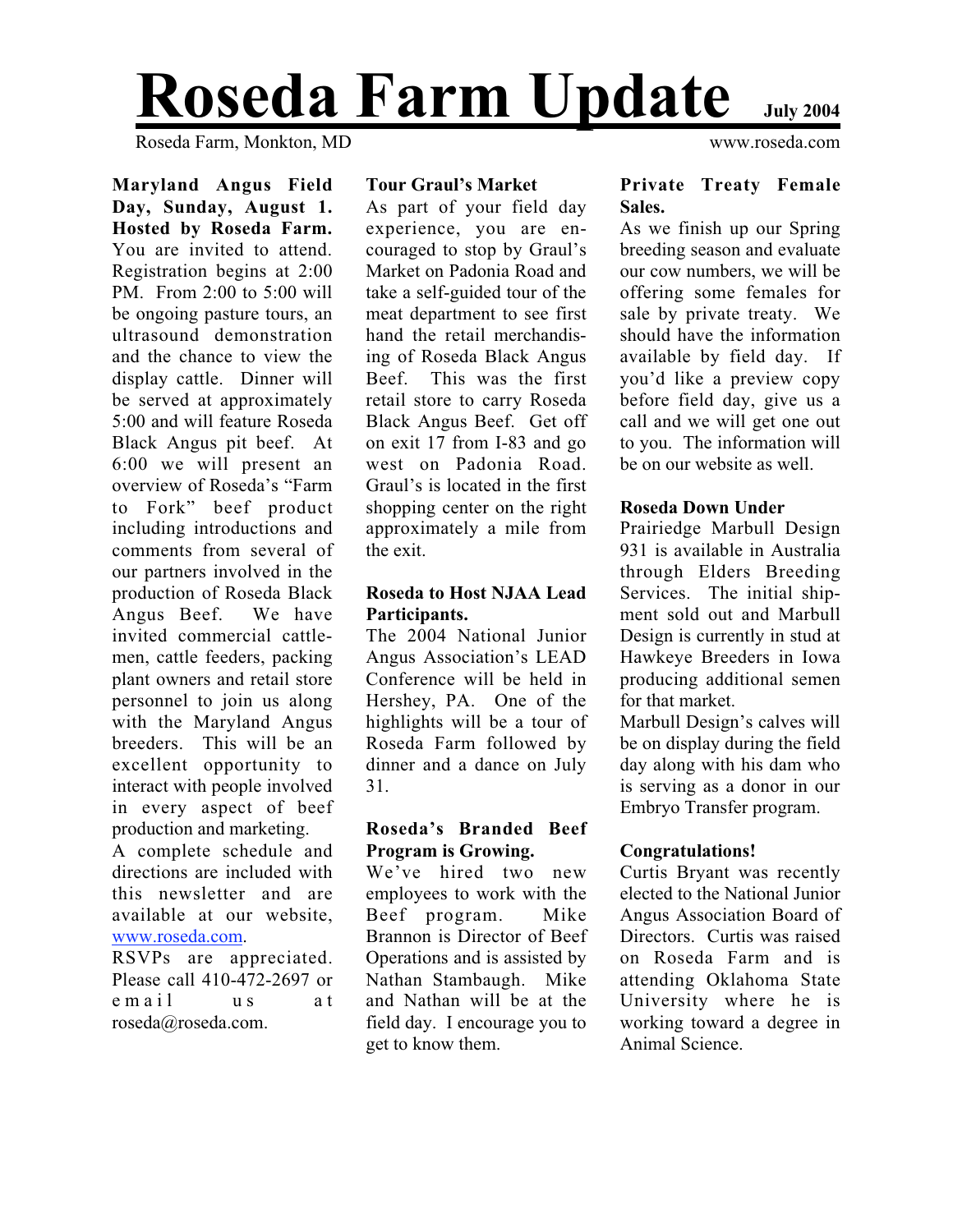### **2004 Fall Sire Summary**

*Introducing:*

### **S/C New Design 323 L142 Reg: 13998476 Bull**

**Birth Date:** 02/08/2001

V D A R New Trend 315  $\#$ 

 $B/R$  New Design 036 #

B/R Blackcap Empress 76

B/R New Design 323 #

V D A R Pine Drive 251

B/R Ruby of Tiffany 155

Tiffany BR

R R Traveler 5204 #

Gardens Prime Time #

Green Garden Susie 1246 S1 #

Summitcrest Barbaramere J018

Tehama Conviction 177

Summitcrest Barbaramere G042

Summitcrest Barbaramere B060

# Pathfinder

| <b>Production</b>   |           |        |         |        |                  |                   |         |                  |         |        |
|---------------------|-----------|--------|---------|--------|------------------|-------------------|---------|------------------|---------|--------|
| BW                  | <b>WW</b> |        | Milk    | Herds  |                  | Yr Ht             | Mwt     |                  | Mht     | Scr    |
| Acc<br>Acc          |           |        | Acc     | Daus   | Acc              |                   | Acc     |                  | Acc     | Acc    |
| $+43$<br>$+1.8$     |           |        | $+26$   | $+93$  |                  | $+.8$             | $I - 4$ |                  | $I + 6$ | $+.56$ |
| .64                 | .63       |        | .23     |        | .53              | .53               | .21     |                  | .24     | .45    |
| Carcass             |           |        |         |        |                  | <b>Ultrasound</b> |         |                  |         |        |
| Cwt                 | Mrb       | RE     | Fat     | %RP    | Grp              | $\%IMF$           | RE      | Fat              | %RP     | Grp    |
| Acc                 | Acc       | Acc    | Acc     | Acc    | Prog             | Acc               | Acc     | Acc              | Acc     | Prog   |
| $+6$                | $+.58$    | $+.34$ | $-.020$ | $+.54$ | 4                | $+.26$            | $+.43$  | $-.012$          | $+.38$  | 11     |
| .70                 | .72       | .69    | .68     | .68    | 7                | .52               | .52     | .52              | .52     | 17     |
|                     |           |        |         |        |                  |                   |         |                  |         |        |
| <b>SValues</b>      |           |        |         |        |                  |                   |         |                  |         |        |
| Feedlot Value (\$F) |           |        |         |        | Grid Value (\$G) |                   |         | Beef Value (\$B) |         |        |

 $+34.68$   $+28.14$   $+51.70$ 

I encourage you to join us by adding these two outstanding bulls to your breeding program.

cow.

The Fall Sire Summary is out and Roseda owns 13 bulls listed in the Sire

**Prairiedge Marbull Design 931** is the 3rd highest marbling EPD bull in the summary at .85 and remains at the top of Roseda's economic selection index. He is the best Angus Bull in the breed for our program and we feel fortunate to be one of the

**S/C New Design 323 L142** is moving up fast. His yearling EPD increased to 93 while his Birth EPD settled in at 1.8. In addition, his Marbling EPD went up to .58 and his % Retail Product EPD went up to .54. His ultrasound EPDs improved as well. He is a calving ease bull that can be used on heifers without sacrificing growth and carcass traits. We purchased L142 from Summitcrest Farms in 2002 and he has served as a Roseda herd sire through A.I. and natural service. We have yearling bulls and heifers by L142 as well as some fall weaned calves and spring calves on the

Summary.

owners.

Dean Bryant

Semen: \$15 Certificates: \$30 Owned with Summitcrest Farms

See him and his progeny at the farm on August  $1<sup>st</sup>$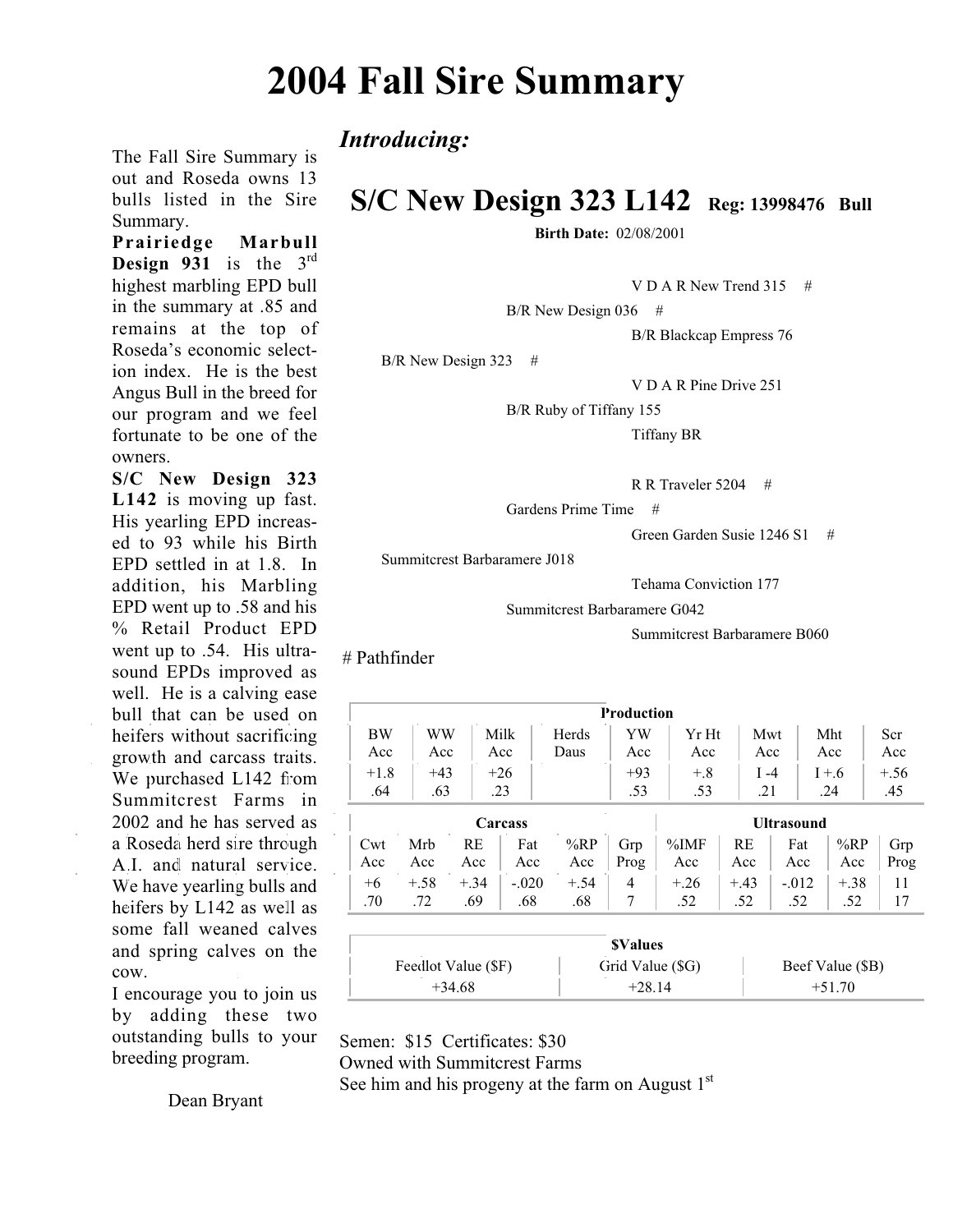## **Maryland Angus Field Day**

### **Sunday August 1, 2004 Roseda Farm Schedule of Events**

### **2:00 – 5:00 PM**

- Registration
- View display cattle (continuous)
- Pasture/Farm tours (leaving on 30 minute intervals)
- Ultra sound demonstration (repeats every 30 minutes)
- Self guided tour of Graul's Market (retail outlet for Roseda Black Angus Beef) Directions: Get off on exit 17 from I-83 and go west on Padonia Road. Graul's is located in the first shopping center on the right approximately a mile from I-83.
- Refreshments and socializing (continuous)

### **5:00 – 6:00 PM**

Dinner featuring Roseda Black Angus Beef pit beef

### **6:00 PM** – **Program – Overview of Roseda's Farm to Fork Beef Program**

- Welcome and Introductions
- Roseda's registered Angus program
- Commercial herd partners
	- o Commercial herd perspective
	- o Select Sire Power perspective
- Feedlot Partners
- Packer Partners
- Retail Partners
- Direct consumer sales

### **Directions to Roseda Farm**

### From Baltimore: From York, PA:

I-83 North to Exit 24 (Belfast) I-83 South to Exit 24 (Belfast) East (right)on Belfast Rd to York Rd East (left)on Belfast Rd to York Rd Right on York Rd to Sparks Rd **Right on York Rd** to Sparks Rd Left on Sparks Rd to Carroll Rd Left on Sparks Rd to Carroll Rd Left on Carroll Rd. Left on Carroll Rd. Third Drive on Right (15317) Third Drive on Right (15317)

Note: second drive and third drive are next to each other